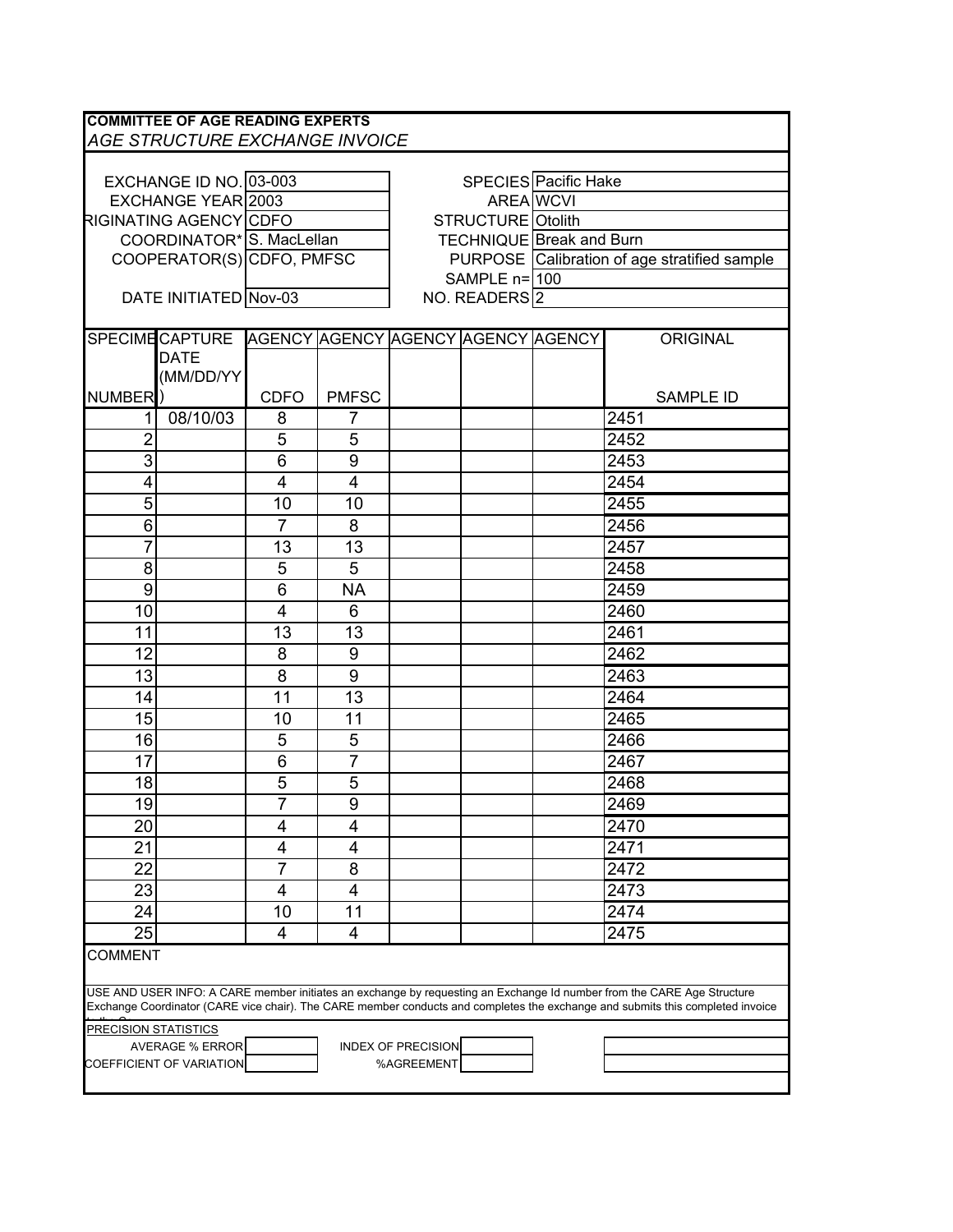| <b>COMMITTEE OF AGE READING EXPERTS</b>                                                    |                            |                           |                 |                                    |  |                                              |                      |  |
|--------------------------------------------------------------------------------------------|----------------------------|---------------------------|-----------------|------------------------------------|--|----------------------------------------------|----------------------|--|
| AGE STRUCTURE EXCHANGE INVOICE                                                             |                            |                           |                 |                                    |  |                                              |                      |  |
|                                                                                            |                            |                           |                 |                                    |  |                                              |                      |  |
| EXCHANGE ID NO. 03-003                                                                     |                            |                           |                 |                                    |  |                                              | SPECIES Pacific Hake |  |
| <b>EXCHANGE YEAR 2003</b>                                                                  |                            |                           |                 | <b>AREA WCVI</b>                   |  |                                              |                      |  |
| <b>RIGINATING AGENCY CDFO</b>                                                              |                            |                           |                 | STRUCTURE Otolith                  |  |                                              |                      |  |
|                                                                                            |                            | COORDINATOR* S. MacLellan |                 |                                    |  | TECHNIQUE Break and Burn                     |                      |  |
|                                                                                            |                            | COOPERATOR(S) CDFO, PMFSC |                 |                                    |  | PURPOSE Calibration of age stratified sample |                      |  |
|                                                                                            |                            |                           |                 | SAMPLE n=100                       |  |                                              |                      |  |
|                                                                                            | DATE INITIATED Nov-03      |                           |                 | NO. READERS <sup>2</sup>           |  |                                              |                      |  |
|                                                                                            |                            |                           |                 |                                    |  |                                              |                      |  |
|                                                                                            | <b>SPECIME CAPTURE</b>     |                           |                 | AGENCY AGENCY AGENCY AGENCY AGENCY |  |                                              | ORIGINAL             |  |
|                                                                                            | <b>DATE</b>                |                           |                 |                                    |  |                                              |                      |  |
|                                                                                            | NUMBER (MM/DD/YY)          | <b>CDFO</b>               | <b>PMFSC</b>    |                                    |  |                                              | <b>SAMPLE ID</b>     |  |
| 26                                                                                         | 08/10/03                   | 9                         | 10              |                                    |  |                                              | 2476                 |  |
| $\overline{27}$                                                                            |                            | $\overline{9}$            | 9               |                                    |  |                                              | 2477                 |  |
| 28                                                                                         |                            | $\overline{9}$            | $\overline{10}$ |                                    |  |                                              | 2478                 |  |
| 29                                                                                         |                            | $\overline{7}$            | $\overline{8}$  |                                    |  |                                              | 2479                 |  |
| 30                                                                                         |                            | $\overline{9}$            | $\overline{11}$ |                                    |  |                                              | 2480                 |  |
| $\overline{31}$                                                                            |                            | $\overline{10}$           | 11              |                                    |  |                                              | 2481                 |  |
| $\overline{32}$                                                                            |                            | 7                         | 9               |                                    |  |                                              | 2482                 |  |
| $\overline{33}$                                                                            |                            | $\overline{6}$            | $\overline{8}$  |                                    |  |                                              | 2483                 |  |
| 34                                                                                         |                            | $\overline{5}$            | $\overline{5}$  |                                    |  |                                              | 2484                 |  |
| $\overline{35}$                                                                            |                            | $\overline{13}$           | $\overline{11}$ |                                    |  |                                              | 2485                 |  |
| $\overline{36}$                                                                            |                            | 10                        | $\overline{10}$ |                                    |  |                                              | 2486                 |  |
| $\overline{37}$                                                                            |                            | 10                        | 10              |                                    |  |                                              | 2487                 |  |
| 38                                                                                         |                            | $\overline{13}$           | $\overline{13}$ |                                    |  |                                              | 2488                 |  |
| $\overline{39}$                                                                            |                            | $\overline{7}$            | 9               |                                    |  |                                              | 2489                 |  |
| 40                                                                                         |                            | 9                         | $\overline{9}$  |                                    |  |                                              | 2490                 |  |
| $\overline{41}$                                                                            |                            | $\overline{8}$            | $\overline{8}$  |                                    |  |                                              | 2491                 |  |
| 42                                                                                         |                            | $\overline{7}$            | $\overline{7}$  |                                    |  |                                              | 2492                 |  |
| 43                                                                                         |                            | $\overline{8}$            | $\overline{8}$  |                                    |  |                                              | 2493                 |  |
| 44                                                                                         |                            |                           | 8               |                                    |  |                                              | 2494                 |  |
| 45                                                                                         |                            | $\overline{5}$            | $\overline{5}$  |                                    |  |                                              | 2495                 |  |
| 46                                                                                         |                            | $\overline{9}$            | $\overline{9}$  |                                    |  |                                              | 2496                 |  |
| $\overline{47}$                                                                            |                            | $\overline{7}$            | 9               |                                    |  |                                              | 2497                 |  |
| 48                                                                                         |                            | $\overline{8}$            | $\overline{9}$  |                                    |  |                                              | 2498                 |  |
| 49                                                                                         |                            | 6                         | 10              |                                    |  |                                              | 2499                 |  |
| 50                                                                                         |                            | $\overline{7}$            | 8               |                                    |  |                                              | 2500                 |  |
| <b>COMMENT</b>                                                                             |                            |                           |                 |                                    |  |                                              |                      |  |
| USE AND USER INFO: A CARE member initiates an exchange by requesting an Exchange Id        |                            |                           |                 |                                    |  |                                              |                      |  |
| number from the CARE Age Structure Exchange Coordinator (CARE vice chair). The CARE member |                            |                           |                 |                                    |  |                                              |                      |  |
| PRECISION STATISTICS                                                                       |                            |                           |                 |                                    |  |                                              |                      |  |
| AVERAGE % ERROR<br><b>INDEX OF PRECISION</b>                                               |                            |                           |                 |                                    |  |                                              |                      |  |
|                                                                                            | <b>ICIENT OF VARIATION</b> |                           |                 | %AGREEMENT                         |  |                                              |                      |  |
|                                                                                            |                            |                           |                 |                                    |  |                                              |                      |  |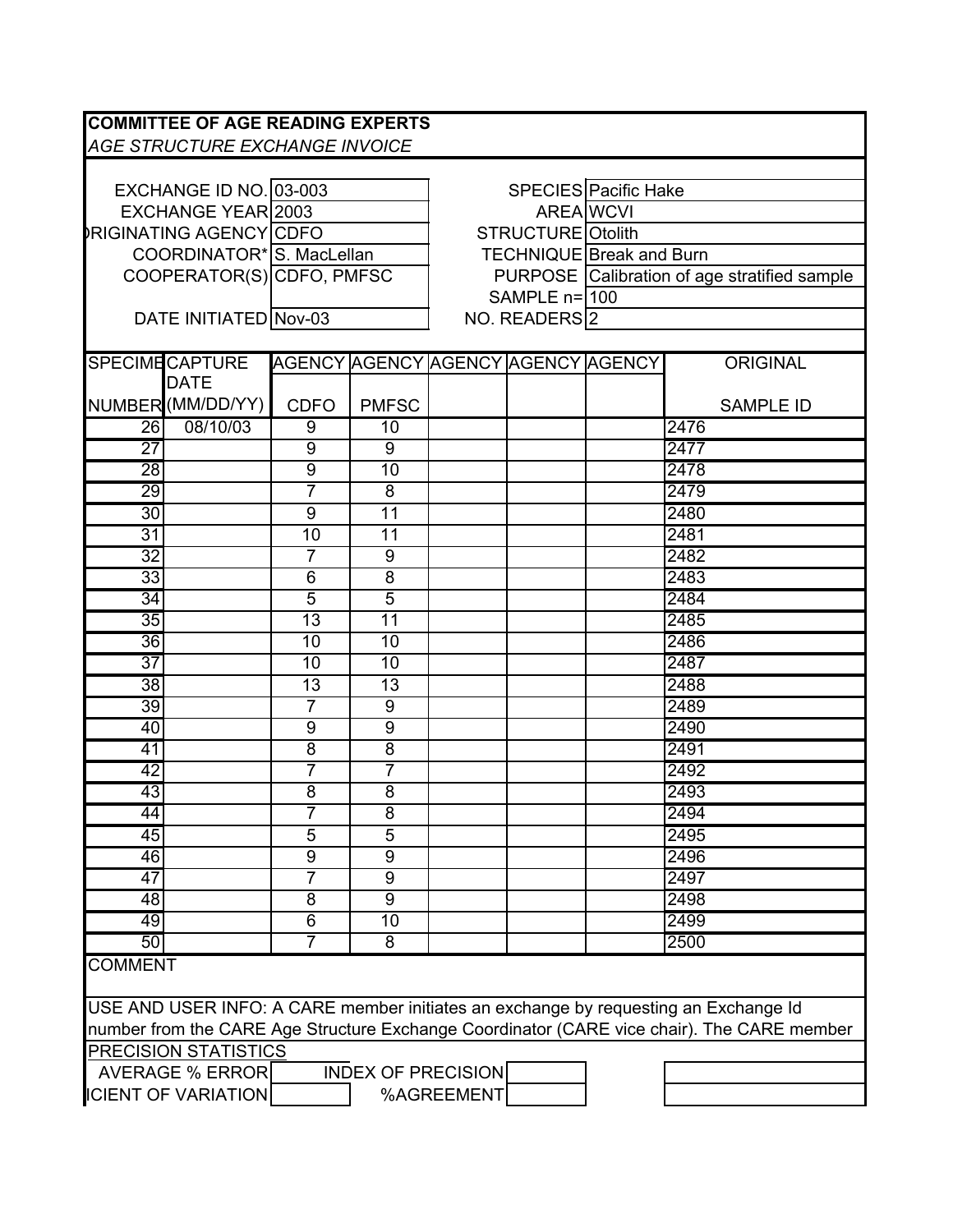| <b>COMMITTEE OF AGE READING EXPERTS</b><br><b>AGE STRUCTURE EXCHANGE INVOICE</b> |                           |                |                          |                                             |                          |  |                  |  |  |  |
|----------------------------------------------------------------------------------|---------------------------|----------------|--------------------------|---------------------------------------------|--------------------------|--|------------------|--|--|--|
|                                                                                  |                           |                |                          |                                             |                          |  |                  |  |  |  |
|                                                                                  | EXCHANGE ID NO. 03-003    |                | SPECIES Pacific Hake     |                                             |                          |  |                  |  |  |  |
|                                                                                  | EXCHANGE YEAR 2003        |                | AREA WCVI                |                                             |                          |  |                  |  |  |  |
|                                                                                  | ORIGINATING AGENCY CDFO   |                | <b>STRUCTURE</b> Otolith |                                             |                          |  |                  |  |  |  |
|                                                                                  | COORDINATOR* S. MacLellan |                |                          | <b>TECHNIQUE Break and Burn</b>             |                          |  |                  |  |  |  |
|                                                                                  |                           |                |                          | PURPOSE Calibration of age stratified sampl |                          |  |                  |  |  |  |
| COOPERATOR(S) CDFO, PMFSC                                                        |                           |                |                          | SAMPLE n=1100                               |                          |  |                  |  |  |  |
|                                                                                  | DATE INITIATED Nov-03     |                |                          |                                             | NO. READERS <sup>2</sup> |  |                  |  |  |  |
|                                                                                  |                           |                |                          |                                             |                          |  |                  |  |  |  |
|                                                                                  | <b>SPECIMENCAPTURE</b>    |                |                          | AGENCY AGENCY AGENCY AGENCY AGENCY          |                          |  | <b>ORIGINAL</b>  |  |  |  |
|                                                                                  | <b>DATE</b>               |                |                          |                                             |                          |  |                  |  |  |  |
|                                                                                  | NUMBER (MM/DD/YY)         | <b>CDFO</b>    | <b>PMFSC</b>             |                                             |                          |  | <b>SAMPLE ID</b> |  |  |  |
| 51                                                                               | 08/10/03                  | $\overline{6}$ | $\overline{6}$           |                                             |                          |  | 2501             |  |  |  |
| 52                                                                               |                           | $\overline{7}$ | 9                        |                                             |                          |  | 2502             |  |  |  |
| 53                                                                               |                           | 10             | 10                       |                                             |                          |  | 2503             |  |  |  |
| 54                                                                               |                           | 8              | 9                        |                                             |                          |  | 2504             |  |  |  |
| 55                                                                               |                           | 10             | 10                       |                                             |                          |  | 2505             |  |  |  |
| 56                                                                               |                           | 8              | 8                        |                                             |                          |  | 2506             |  |  |  |
| 57                                                                               |                           | 8              | 9                        |                                             |                          |  | 2507             |  |  |  |
| 58                                                                               |                           | 8              | 5                        |                                             |                          |  | 2508             |  |  |  |
| 59                                                                               |                           | 8              | 10                       |                                             |                          |  | 2509             |  |  |  |
| 60                                                                               |                           | 15             | 15                       |                                             |                          |  | 2510             |  |  |  |
| 61                                                                               |                           | 9              | 10                       |                                             |                          |  | 2511             |  |  |  |
| 62                                                                               |                           | $\overline{4}$ | $\overline{4}$           |                                             |                          |  | 2512             |  |  |  |
| 63                                                                               |                           | 4              | 5                        |                                             |                          |  | 2513             |  |  |  |
| 64                                                                               |                           | $\overline{7}$ | 8                        |                                             |                          |  | 2514             |  |  |  |
| 65                                                                               |                           | 10             | 11                       |                                             |                          |  | 2515             |  |  |  |
| 66                                                                               |                           | 6              | $\overline{7}$           |                                             |                          |  | 2516             |  |  |  |
| 67                                                                               |                           | 15             | 17                       |                                             |                          |  | 2517             |  |  |  |
| 68                                                                               |                           | 10             | 10                       |                                             |                          |  | 2518             |  |  |  |
| 69                                                                               |                           | 13             | 13                       |                                             |                          |  | 2519             |  |  |  |
| 70                                                                               |                           | 8              | 8                        |                                             |                          |  | 2520             |  |  |  |
| 71                                                                               |                           | 6              | 6                        |                                             |                          |  |                  |  |  |  |
| 72                                                                               |                           |                |                          |                                             |                          |  | 2521             |  |  |  |
|                                                                                  |                           | 5              | 5                        |                                             |                          |  | 2522             |  |  |  |
| 73                                                                               |                           | 8              | 10                       |                                             |                          |  | 2523             |  |  |  |
| 74                                                                               |                           | 5              | 5                        |                                             |                          |  | 2524             |  |  |  |
| 75                                                                               |                           | $\overline{5}$ | 5                        |                                             |                          |  | 2525             |  |  |  |
| <b>COMMENT</b>                                                                   |                           |                |                          |                                             |                          |  |                  |  |  |  |
| 9                                                                                |                           |                |                          |                                             |                          |  |                  |  |  |  |
| <b>PRECISION STATISTICS</b>                                                      |                           |                |                          |                                             |                          |  |                  |  |  |  |
|                                                                                  | <b>AVERAGE % ERROR</b>    |                |                          | <b>INDEX OF PRECISION</b>                   |                          |  |                  |  |  |  |
|                                                                                  | COEFFICIENT OF VARIATION  |                |                          | %AGREEMENT                                  |                          |  |                  |  |  |  |